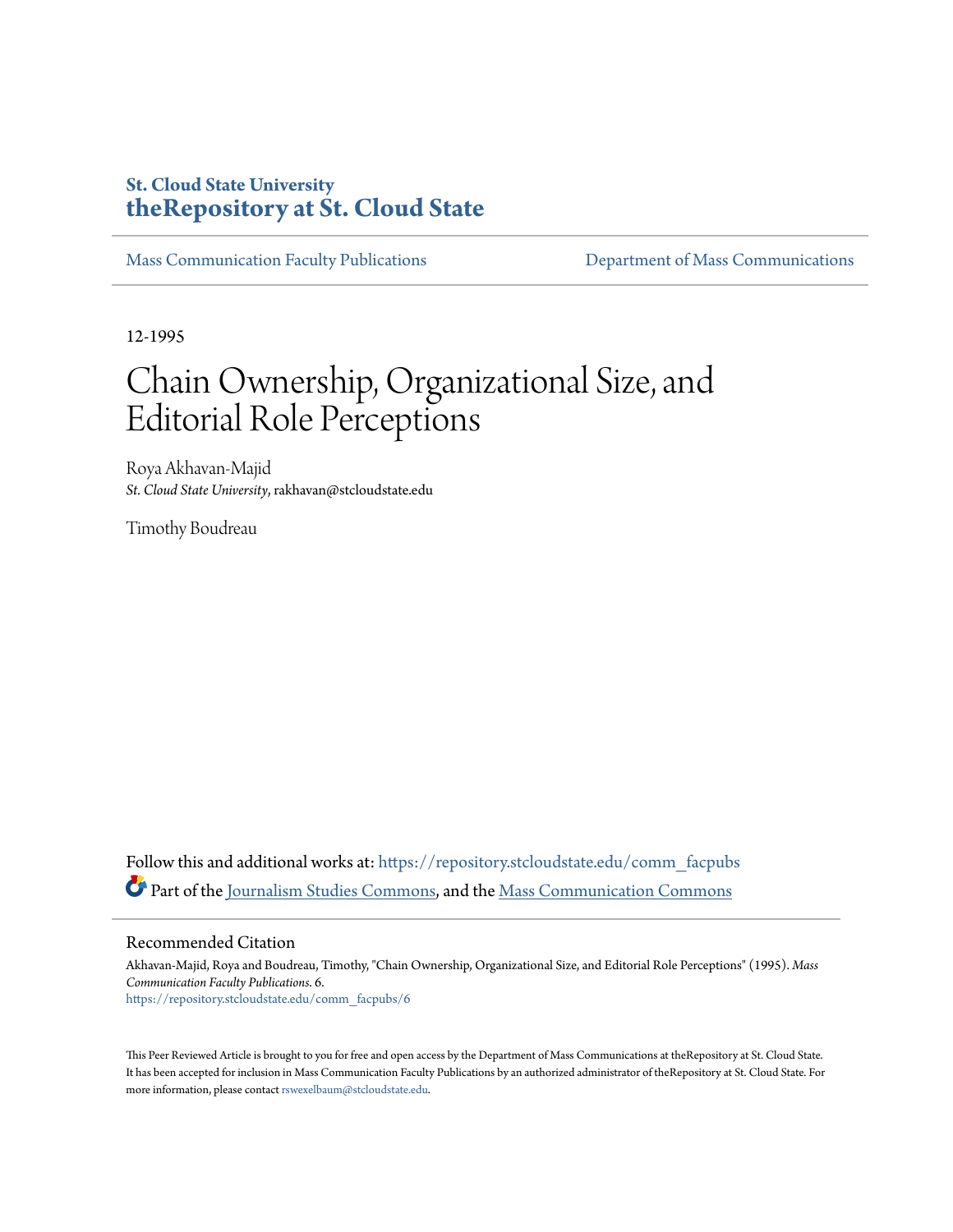# CHAIN OWNERSHIP, ORGANIZATIONAL SIZE, AND EDITORIAL ROLE PERCEPTIONS

## By Roya Akhavan-Majid and Timothy Boudreau

*This study examined the relationship between chain ownership and editorial role perceptions to illuminate the impact of chain ownership on content. Based on 258 questionnaires returned by a nation-wide sample of daily newspaper editors, the study found the editors of chain-owned newspapers to be more likely than their independent counterparts to subscribe to activist role perceptions. The tendency toward activist values increased as the size of the chain increased. Further, in general, editors of larger news organizations tended to subscribe to activist values more than did editors in smaller organizations.* 

The steady rise of newspaper chains and increasing concentration in newspaper ownership have been major concerns in the history of American newspapers. Critics contend that concentration not only threatens to diminish the diversity of voices in the "free marketplace of ideas," but may also negatively affect the quality of the editorial product. In response to this concern, a number of empirical studies have sought to examine the impact of chain ownership not only on newspaper content, but also on a variety of content-related factors.<sup>1</sup> Despite the importance of editorial role perceptions in shaping the character of newspaper content, however, no studies to date have explored the relationship between chain ownership and editorial role perceptions.

This study sought to determine whether editors of chain-owned newspapers perceive their editorial mission in systematically different ways than their independent counterparts and to understand what structural or organizational factors might be responsible for the differences.

Because organizational size is one basic structural characteristic that tends to set chain newspaper organizations apart from their independent counterparts, it can serve as a useful starting point for predicting and explaining differences in editorial role perceptions between chain and independent newspapers.

The most directly relevant piece of empirical evidence in this area comes from a classic study of journalistic role perceptions by Johnstone, Slawski, and Bowman.<sup>2</sup> Focusing specifically on "participant" vs. "neutral" orientations, Johnstone, Slawski, and Bowman found a positive relationship between "organizational size" and "participant" journalistic values.<sup>3</sup> This finding was later confirmed by a secondary analysis of the Johnstone data.<sup>4</sup> Thus, one may expect the editors of the larger chain newspaper organizations to be more likely than those in the smaller chains and independent newspapers to subscribe to "participant" editorial values.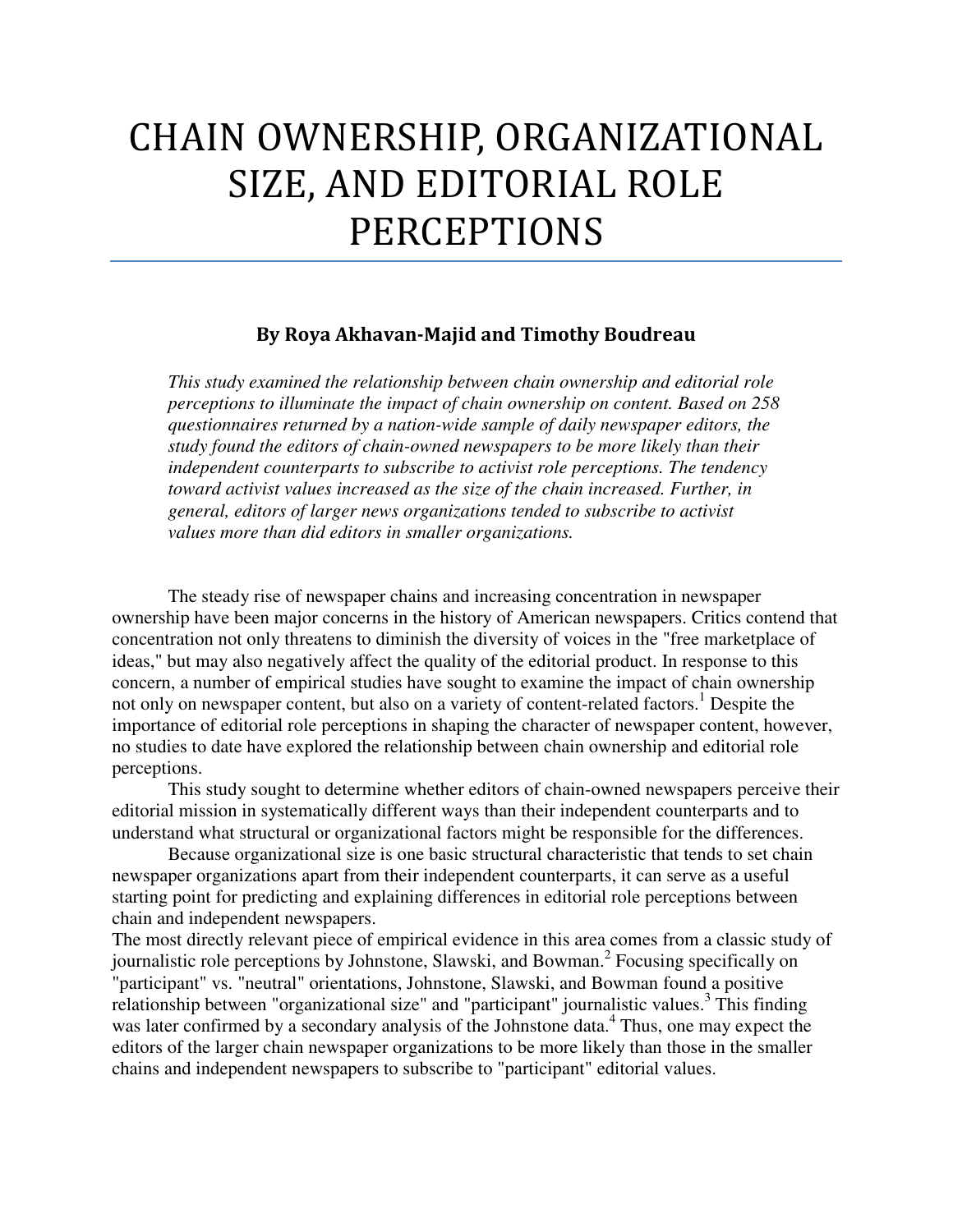A study by Olien, Donohue, and Tichenor<sup>5</sup> showed that editors of smaller community newspapers were less willing than those of metropolitan newspapers to report on local government conflict. Although the focus in this study was on community rather than newspaper organizational size, the authors reported a close association between community size and newspaper circulation size (contingency coefficient = .85).<sup>6</sup> A more recent study by Lacy and Bernstein<sup>7</sup> found that larger circulation papers devoted a greater percentage of their editorial and op-ed space to city issues than did the smaller newspapers. These findings are in line with those of a study by Shapiro and Schofield,<sup>8</sup> which found that of the *Miami News* and the *Miami Herald,* the larger paper (the *Herald)* gave a significantly higher level of interpretive coverage to a major racial incident in the city.

The relationship between organizational size and editors' perceptions of their editorial mission was also examined by Gladney in a study of how editors judge newspaper "quality."<sup>9</sup> The study found that editors of large newspapers were significantly more likely than those of small newspapers to rate "editorial courage" and "editorial independence" as primary indicators of newspaper excellence.

Among previous studies directly addressing the impact of chain ownership on editorial content is a comparative study by Akhavan-Majid, Rife, and Gopinath<sup>10</sup> of the editorial positions taken by Gannett and non-Gannett papers on three controversial national issues. In addition to a high level of homogeneity in the Gannett editorial positions, the Akhavan-Majid et al. study found the Gannett papers to be far more likely than the non-Gannett papers to (1) editorialize on the three national issues under study and (2) oppose the positions taken, either by the administration in power (i.e., President Bush's nomination of Senator Tower for Secretary of Defense) or by the Supreme Court (i.e., Richmond Set Aside and Webster decisions). These findings may be considered to suggest a higher level of editorial "activism" on the part of the Gannett papers as compared to the non-Gannett papers.

In general, the studies reviewed above indicate a positive relationship between "organizational size" and an overall constellation of "activist" editorial values that place the primary emphasis on an active, interpretive, investigative, and critical role for the press.

At the theoretical level, the existence of a relationship between organizational size and activist editorial role perceptions may be explained by individuals' views of their positions within a power structure. An individual's sense of "empowerment," it may be argued, is likely to derive from association with a variety of power hierarchies in society. Though perhaps a less prominent factor than gender, race, and social class, close association with a prominent organization, such as a large newspaper organization, may affect individuals' perceptions of their own positions in a societal power structure. Public opinion research, furthermore, has suggested that a person's perceptions of power affect a wide range of attitudes and orientations. For example, Andsager found that individuals who belonged to the most powerful (or "secure") demographic groups in society also reported the highest levels of support for expressive rights.<sup>11</sup>

These studies suggest that editors of larger news organizations may be more likely to advocate activist positions because they perceive themselves to be in powerful positions. Given their perceptions of ability to effect or inhibit social change, the editors of the larger and more prominent chain news organizations may be more likely than their independent counterparts to subscribe to activist editorial values.

In large measure, the differences in the level of empowerment experienced by various editors may also be a function of the differences in "financial resources" available to their newspaper organization. As pointed out by Gladney, an editor's ability to focus on an active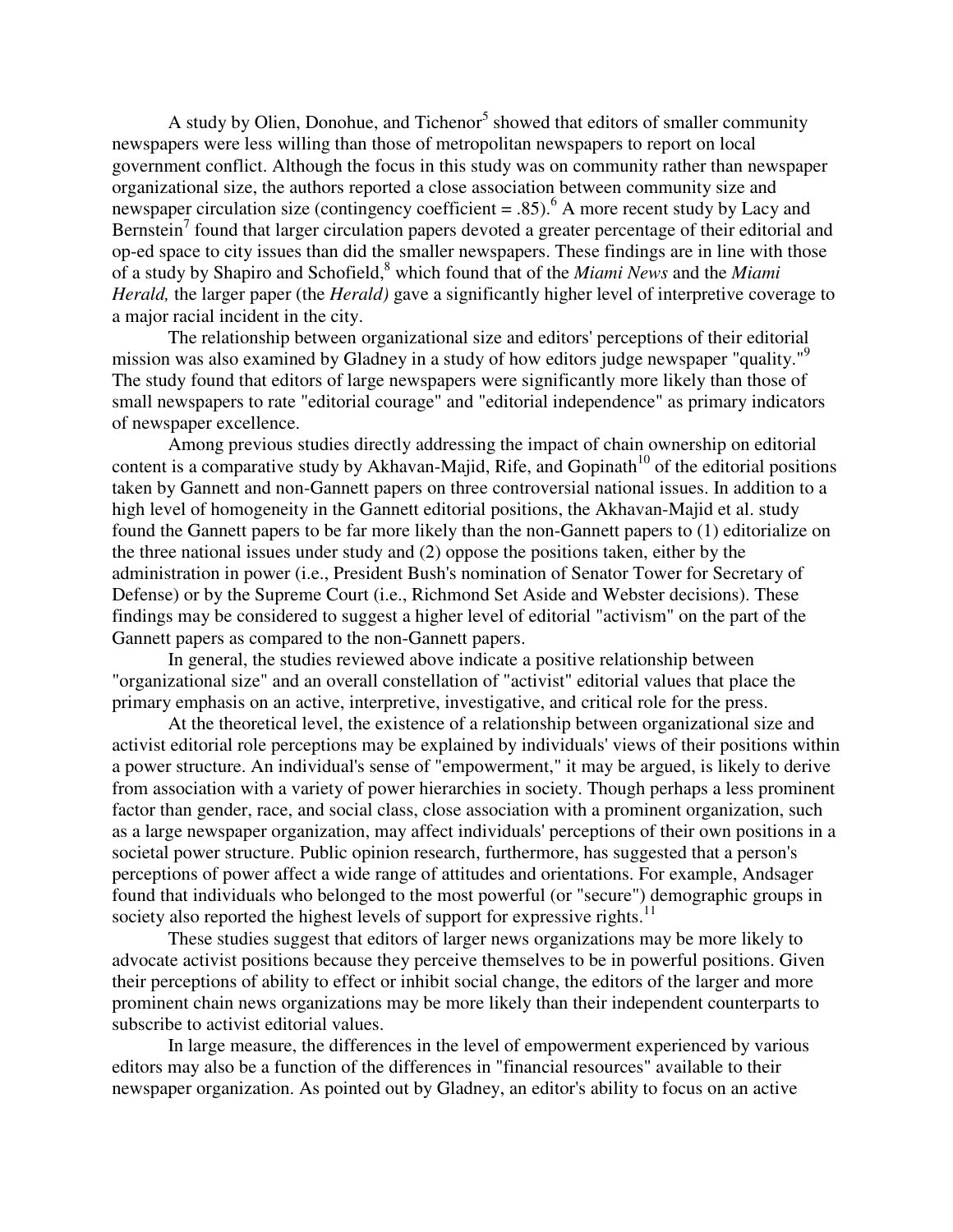interpretive role in the newspaper "depends largely on the paper's financial and manpower strength, considering that this sort of work requires more time to produce and the services of experienced news professionals who draw larger salaries." Given that larger papers have greater resources to meet these standards, he further argues, "they may be more likely to hold [such standards] because they are more achievable and realistic."<sup>12</sup>

Thus, the element of "financial power" may also play an important role in creating and maintaining a sense of empowerment among the editors of larger newspaper organizations, leading in turn to a higher likelihood on the part of such editors to subscribe to activist editorial values.

Factors other than perceived power also may contribute to positive association between organizational size and activist role perceptions. As Tichenor, Donohue, and Olien have pointed out, the level of structural pluralism within a community influences the role of the local newspaper. The higher the level of structural pluralism within a community, the greater the likelihood of (1) outside corporate ownership of the newspaper and (2) reporting of conflict by the newspaper.<sup>13</sup> Given the close correlation, in the majority of instances, between structural pluralism, community size, newspaper size, and orientation toward conflict reporting, the willingness of editors of large newspaper organizations to take a more active editorial role within the community may be explained, in part, as a response to the needs of the structurally pluralistic metropolitan areas in which they operate.

## Definition of Terms:

In their 1976 study, Johnstone, Slawski, and Bowman used the term "participant" to refer to the journalistic role of active discovery and interpretation of news and the term "neutral" to describe the journalist as a passive transmission link dispensing information to the public. The items on the role perception scale defining "participant" values were:

- investigate statements made by government officials.
- provide analysis and interpretation of complex problems.
- discuss national policy while it is still being developed.

The items defining the "neutral" orientation were:

- get information to the public quickly.
- concentrate on news of interest to the widest public.
- provide entertainment and relaxation.
- avoid stories with unverified content.
- develop intellectual and cultural interests of the public.

While employing the same role perception scale, in a more recent study<sup>14</sup> Weaver and Wilhoit introduced two new terms, "interpreter" and "disseminator," to replace "participant" and "neutral." They also added a new category, "adversarial," to the scale, defined by the following items:

- function as an adversary of the government.
- function as an adversary of business.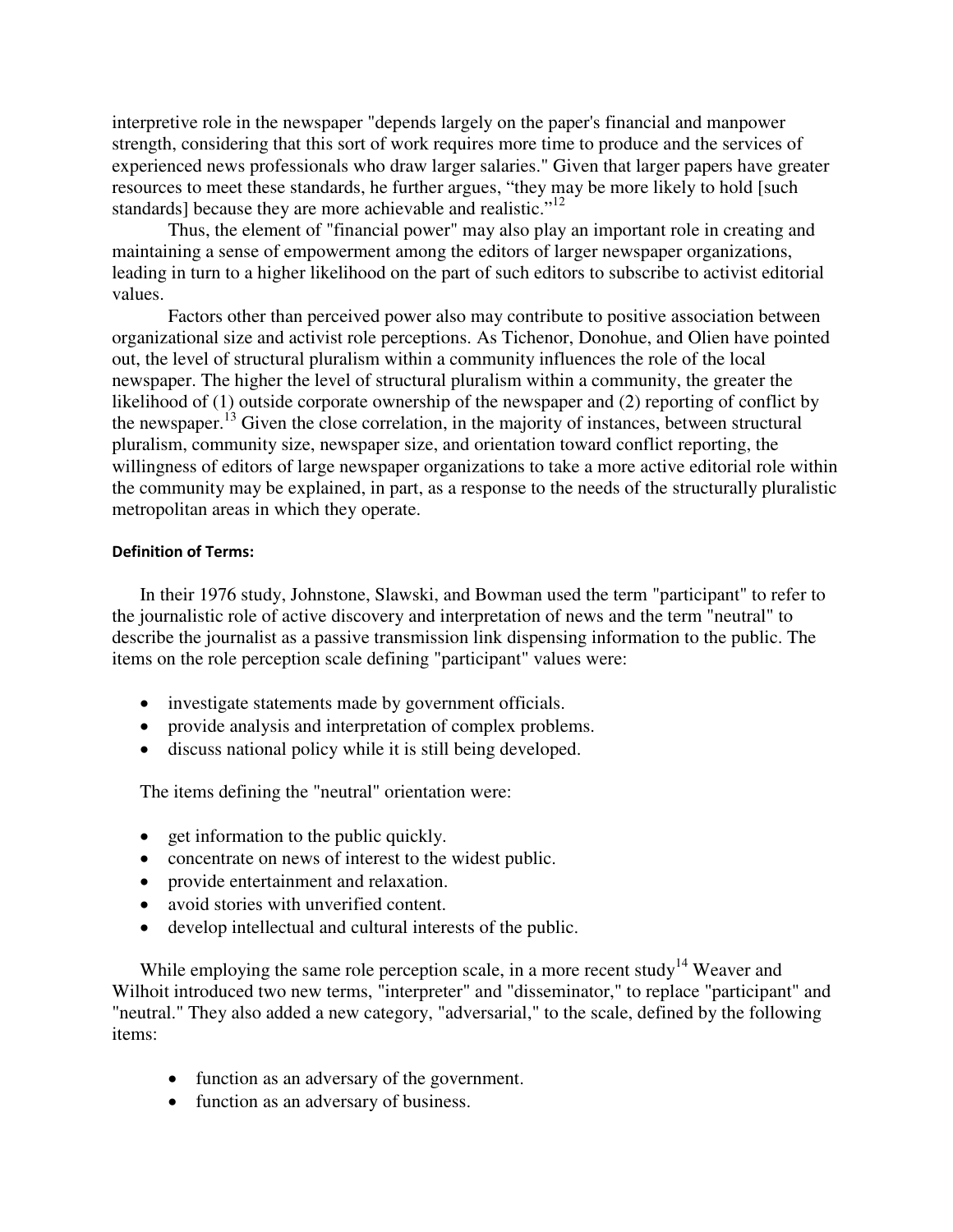This study includes almost all items previously used by Johnstone, Slawski, and Bowman, and Weaver and Wilhoit,<sup>15</sup> but addresses additional sets of professional values. To expand the conceptual reach of the role perception scale, the following items were added to the study's questionnaire:

- provide critical evaluation of local government performance.
- function as a watchdog of people in positions of power.
- expose unethical practices of elected officials.
- function as a watchdog of business on behalf of consumers.
- promote social reform.
- create awareness about global problems.
- raise consciousness about global interdependence.

Initially, the first four items above were aimed at extending the "adversarial" concept, the fifth item was intended to supplement the "interpreter" category, and the sixth and seventh items were designed to introduce a new category entitled "globally conscious." At the highest and most abstract conceptual level, however, all of these items (along with the "interpreter" and "adversarial" items used in previous studies) were considered to reflect an activist journalistic mind-set, one that sees the professional journalist not as a passive bystander, but as an active agent in policy development and social change through interpretation, investigation, and criticism.

## Research Hypotheses:

Based on the empirical evidence and conceptual clues provided by the studies discussed above, it was hypothesized in this study that:

HI: The editors of chain-owned newspapers would be more likely than the editors of independent newspapers to subscribe to activist values.

H2: Editors of larger newspaper chains would be more likely than the editors of smaller chains to hold activist values.

H3: Editors of larger circulation papers would be more likely than the editors of smaller circulation papers to subscribe to activist values.

"Organizational size" was operationalized in this study as a function of the overall circulation size of the chain organizations or the independent newspapers under study.

## **Method:**

*A* systematic sample of 468 editors<sup>16</sup> was drawn, using the 1992 *Editor and Publisher Yearbook. The* sample was stratified by size, representing equal numbers of small (20,000 and below circulation), medium (20,001 to 70,000 circulation), and large (70,001-plus circulation) newspapers.<sup>17</sup> A mail questionnaire was then designed, using eight items from the role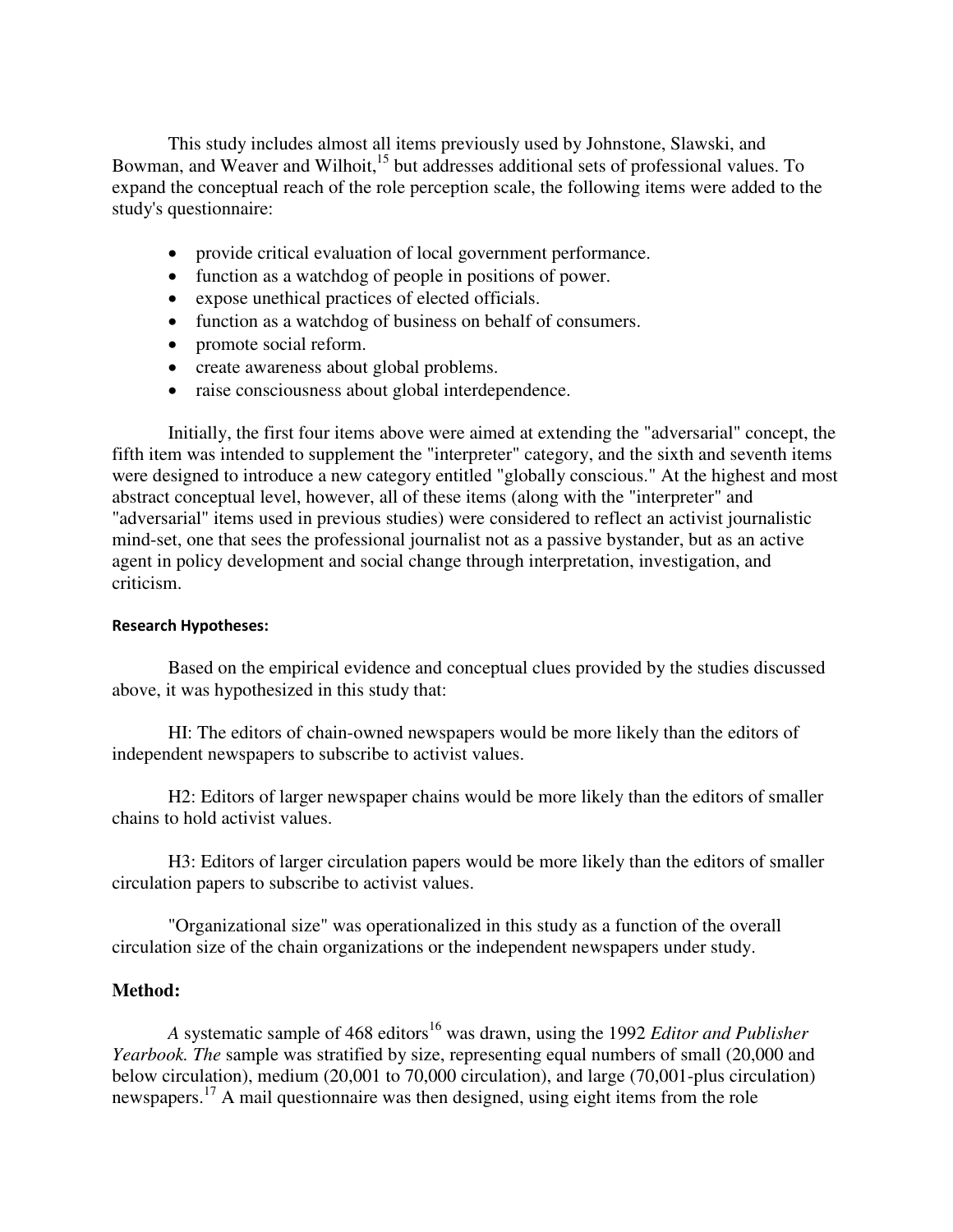perception scales developed by Johnstone, Slawski, and Bowman, and Weaver and Wilhoit, and seven additional items developed for this study. A response rate of 56% was achieved after two mailings.

The statistical procedures used to analyze the data in this study included factor analysis, t-test, Anova, Multiple Classification Analysis, and Turkey test, using the SPSS-X program.

## Results:

Prior to testing the research hypotheses, factor analysis was performed on the data to identify patterns of association among the new items on the scale and their relationship to the role perception categories previously identified by Johnstone, Slawski, and Bowman, and Weaver and Wilhoit. The analysis showed that four of the new items, "provide critical evaluation of local government performance," "function as a watchdog of people in positions of power," "expose unethical practices of elected officials," and "function as a watchdog of business on behalf of consumers," along with one of the items used in previous studies, i.e., "investigate statements of officials," comprised a distinct category, with factor loadings ranging from .84 to .58 (Table 1). Reflecting the conceptual orientation of these items, the term "critical watchdog" was developed to refer to this new role perception category.

TABLE 1

Principal Components Analysis with Rotation to Oblimin\*

|                            | Global Interpreter |           | Critical<br>Watchdog | Disseminator | Adversarial |
|----------------------------|--------------------|-----------|----------------------|--------------|-------------|
| Global Interpreter         |                    |           |                      |              |             |
| $(alpha = .81)$            |                    |           |                      |              |             |
| Global problems            |                    | .87       | .37                  | .09          | .17         |
| Global interdependence     |                    | .82       | .22                  | .06          | .24         |
| Discuss national policy    |                    | .82       | .39                  | .30          | .16         |
| Analysis / interpretation  |                    | .77       | .37                  | .19          | .12         |
| Promote social reform      |                    | $.45^{1}$ | .17                  | .05          | $.45^{1}$   |
| $R^2$                      | 31.9%              |           |                      |              |             |
| Critical Watchdog          |                    |           |                      |              |             |
| $(alpha = .77)$            |                    |           |                      |              |             |
| Expose unethical practices |                    | .25       | .84                  | .14          | .20         |
| Watchdog of power          |                    | .24       | .82                  | .20          | .25         |
| Critical of government     |                    | .23       | .71                  | .18          | .25         |
| Investigate statements     |                    | .54       | .65                  | .23          | .17         |
| Watchdog of business       |                    | .45       | .58                  | .03          | .34         |
| $R^2$                      | 11.7%              |           |                      |              |             |
| Disseminator               |                    |           |                      |              |             |
| $(alpha = .52)$            |                    |           |                      |              |             |
| Widest public interest     |                    | .06       | .11                  | .79          | .04         |
| Inform public quickly      |                    | .02       | .24                  | .69          | .19         |
| Entertain and relax        |                    | .31       | .14                  | .65          | .06         |
|                            |                    |           |                      |              |             |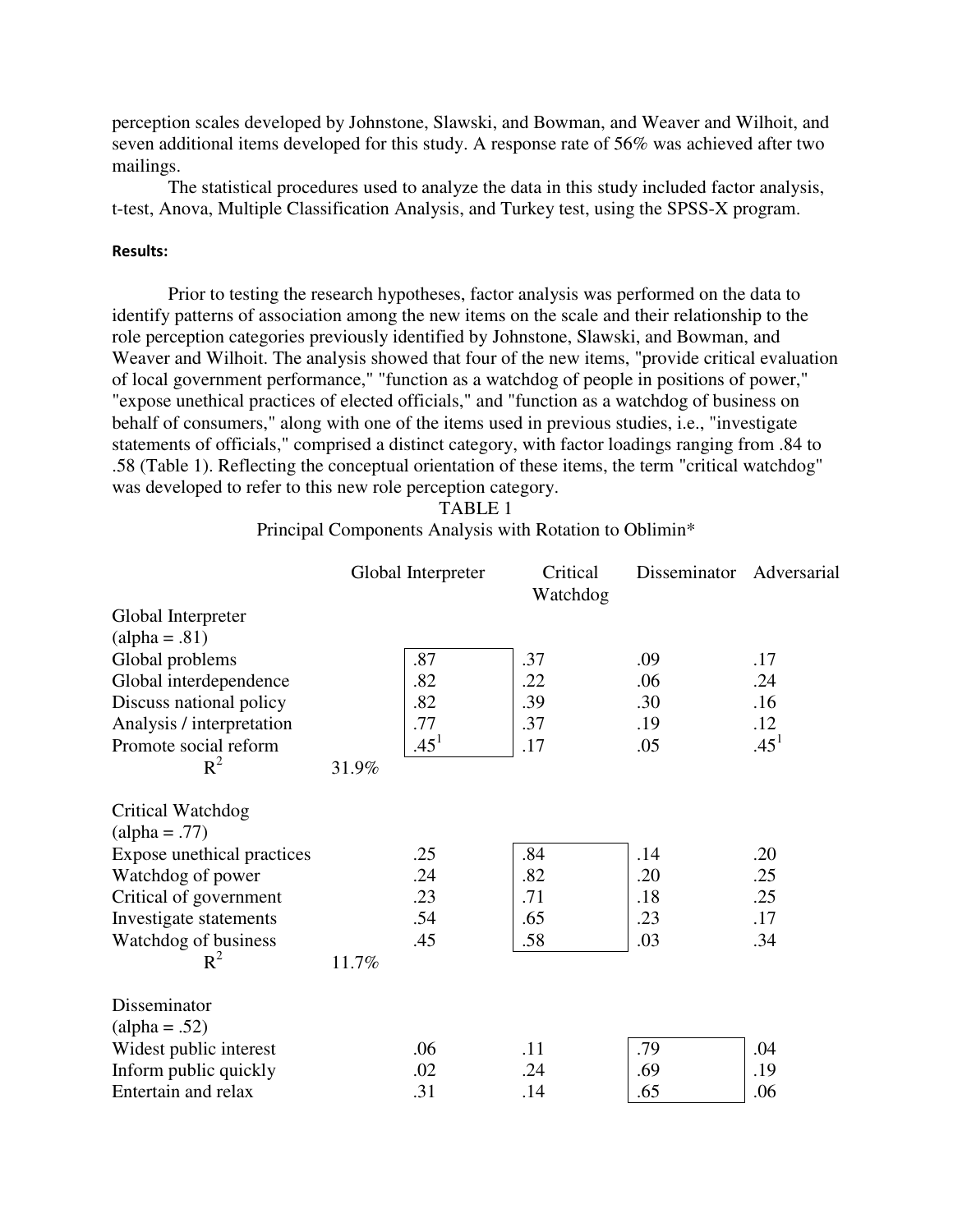| $\rm R^2$               | 9.3%  |     |     |     |     |  |
|-------------------------|-------|-----|-----|-----|-----|--|
| Adversarial             |       |     |     |     |     |  |
| $(alpha = .79)$         |       |     |     |     |     |  |
| Adversary of business   |       | .23 | .27 | .11 | .91 |  |
| Adversary of government |       | .09 | .34 | .17 | .85 |  |
|                         | 8.5%  |     |     |     |     |  |
| Total $R^2$             | 61.4% |     |     |     |     |  |

\* Minimum eigenvalue for factoring  $= 1.0$ 

1 "Promote social reform" was rounded from .453 on the "Global Interpreter" factor and from .446 on the "Adversarial" factor.

## TABLE 2 *Mean Responses by Size of Chain and Ownership*

|                                                            | L. Chain             | M. Chain          | S. Chain          | Ind.        |
|------------------------------------------------------------|----------------------|-------------------|-------------------|-------------|
| Get information to the public quickly                      | 3.82                 | 3.78              | 3.81              | 3.73        |
| Concentrate on news of widest interest to the<br>public    | 3.55                 | 3.32              | 3.55              | 3.48        |
| Provide entertainment and relaxation                       | 2.83                 | 2.80              | 2.80              | 2.67        |
| Discuss national policy while it is still being<br>$dev.*$ | 3.17 <sup>a</sup>    | 3.26 <sup>a</sup> | 2.80 <sup>b</sup> | 3.00        |
| Provide analysis/interpretation of complex<br>problems *   | 3.49                 | 3.50              | 3.20              | 3.36        |
| Investigate statements by government officials*            | 3.40                 | $3.42^{\rm a}$    | $3.09^{b}$        | 3.27        |
| Create awareness about global problems                     | 2.92                 | 2.94              | 2.61              | 2.82        |
| Raise consciousness about global interdependence           | 2.59                 | 2.48              | 2.33              | 2.32        |
| Function as an adversary of the government                 | 2.37                 | 2.37              | 2.22              | 2.31        |
| Function as an adversary of big business*                  | 2.16 <sup>a</sup>    | 1.91              | $1.73^{b}$        | 1.84        |
| Provide critical evaluation of local government *          | $3.76^{\rm a}$       | 3.70              | 3.54              | $3.50^{b}$  |
| Promote social reform*                                     | $2.79^{a}$           | $2.70^{\rm a}$    | $2.27^{b}$        | 2.44        |
| Function as a watchdog of people in power *                | $3.73^{\rm a}$       | 3.70              | $3.45^{b}$        | 3.65        |
| Expose unethical practices of elected officials*           | $3.74$ <sup>ac</sup> | $3.88^{a}$        | $3.50^{b}$        | $3.63^{bc}$ |
| Function as watchdog of business on behalf of c.*          | $3.23^{\rm a}$       | 3.08              | 2.89              | $2.82^{b}$  |
|                                                            | $(n=67)$             | $(n=50)$          | $(n=55)$          | $(n=86)$    |

 $*ANOVA, p<.05$ 

 $a,b,c$  = means with different letters differ at .05 (Turkey)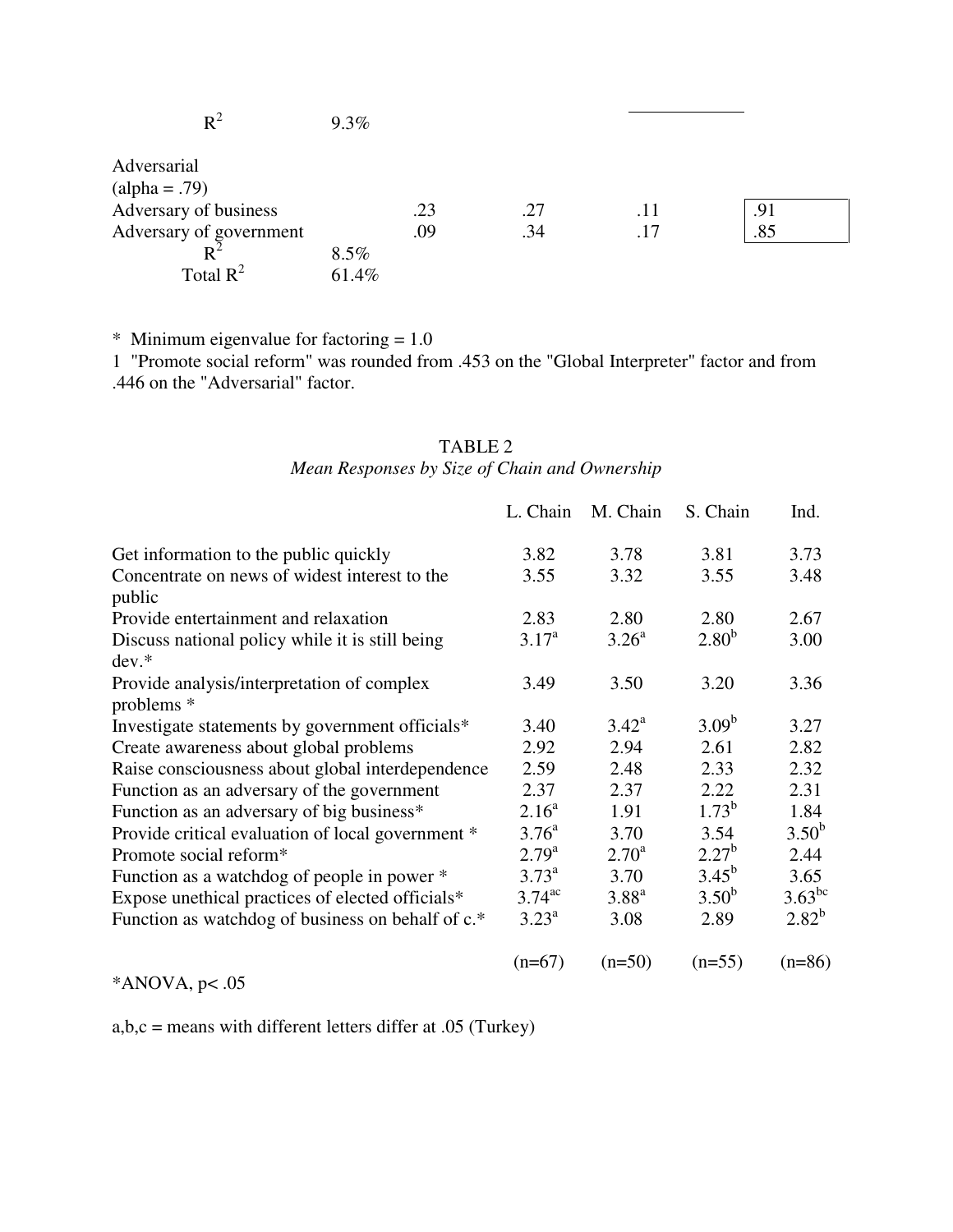Factor analysis, furthermore, showed the two "globally conscious" items, (i.e., "create awareness about global problems" and "raise consciousness about global interdependence,") to be closely related to the items defining the "interpreter" dimension, with factor loadings of .87 and .82, respectively. These two sets of items were thus combined in this study and referred to as the "global interpreter" role perception factor. Although reflecting a weaker factor loading (.45), the "promote social reform" item also was most closely related to this dimension and was, therefore, included in the "global interpreter" category.

Having determined the four-factor pattern, i.e., "adversarial," "disseminator," "critical watchdog," and "global interpreter," in the data, the hypothesis-testing process focused primarily on identifying the differences in editorial role perceptions along these four dimensions.

In the first bi-modal comparison of the chain-owned and independent newspaper editors, the chain-owned newspaper editors scored consistently higher than the independent editors on all of the activist ("adversarial," "critical watchdog," and "global interpreter") role perception factors. However, only the differences on the "critical watchdog" dimension approached significance at  $p < .09$ . Closer examination of the data at the individual item-level revealed differences between chain-owned and independent newspapers on two individual items within the "critical watchdog" category - "provide critical evaluation of local government performance," and "function as a watchdog of business on behalf of consumers" - at the .05 level.

Overall, while the data reflected a clear pattern in the hypothesized direction on all of the activist items, the differences between chains and independent organizations fell short of being statistically significant when considered along the factored dimensions.

## TABLE 3

## *Mean Responses by Size of Chain and Ownership*

|                       |                | L. Chain M. Chain S. Chain |            | Ind.     |
|-----------------------|----------------|----------------------------|------------|----------|
| Adversarial           | 2.27           | 2.16                       | 1.98       | 2.08     |
| Disseminator          | 3.40           | 3.31                       | 3.39       | 3.29     |
| Global interpreter ** | $3.00^{\rm a}$ | $2.98^{a}$                 | $2.60^{b}$ | 2.79     |
| Critical watchdog**   | $3.58^{a}$     | $3.56^{\circ}$             | $3.30^{b}$ | 3.38     |
|                       | $(n=67)$       | $(n=50)$                   | $(n=55)$   | $(n=86)$ |

#### \*\* ANOVA,  $p < .01$

 $a, b$  = means with different letters differ at .01 (Turkey)

In order to discern the potential differences among the editors of various chain sizes and independent organizations, the chain organizations were divided into small (.5 million or less circulation), medium (between .5 and 1.2 million circulation), and large (over 1.2 million circulation), and their editors compared to each other and to those in the independent newspaper organizations.

The results of the analysis showed clear similarities between editors of the small chain and independent newspaper organizations, on the one hand, and editors of the medium-size and large newspaper chains, on the other. In the comparison among chains of different sizes and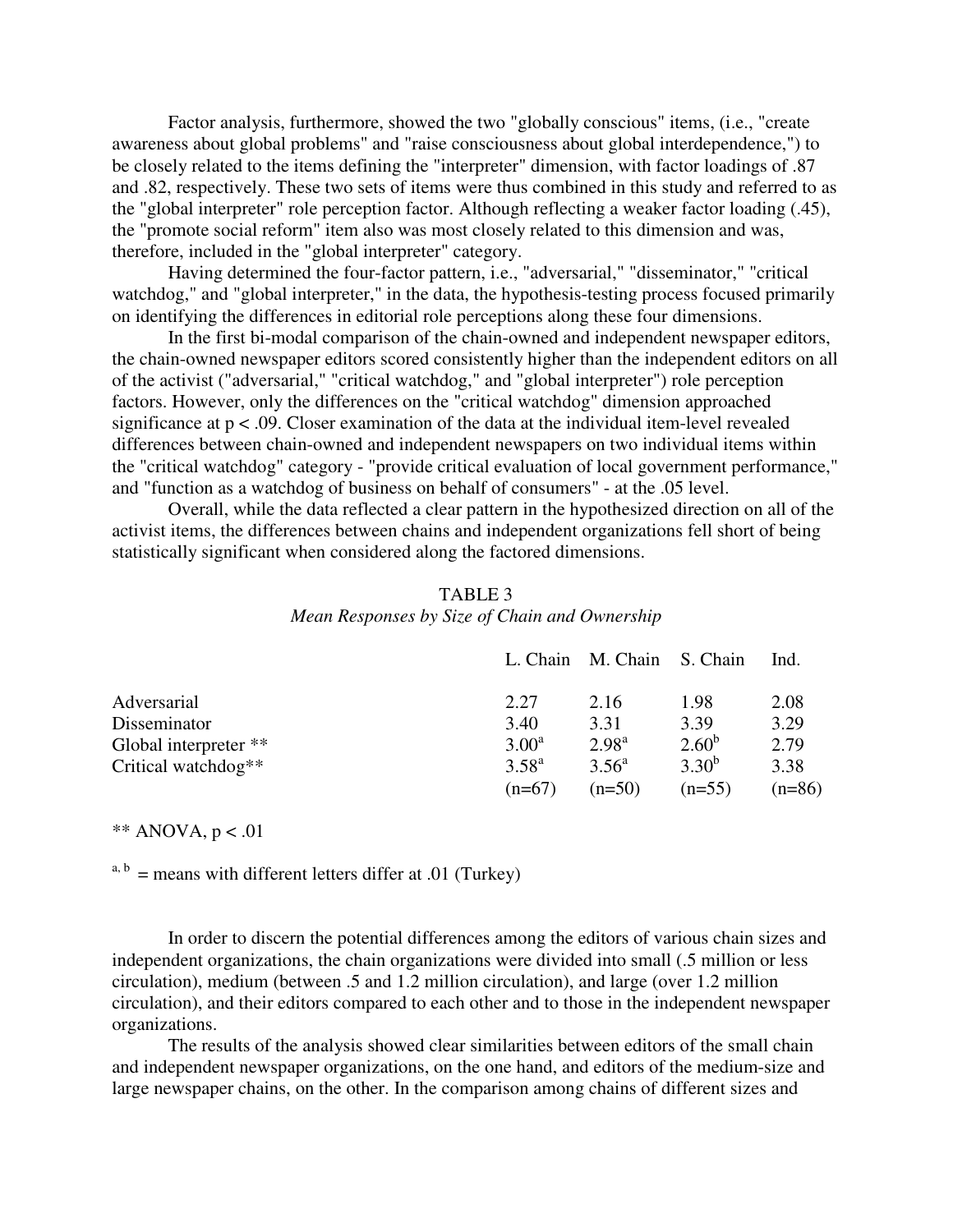independent organizations, medium chain editors differed significantly from independent editors on the activist item "expose unethical practices of elected officials," and large chain editors differed from independent editors on two activist items, "function as a watchdog of business" and "provide critical evaluation of local government" (Table 2).

Despite the significant differences on these individual items, and the consistently higher averages on the part of the editors of large and medium chains on all of the "adversarial," "critical watchdog," and "interpreter" items, no significant differences were detected between the larger chains and independent organizations along the factored activist dimensions. The most significant differences with respect to the factored dimensions emerged primarily among the editors employed by different chain sizes, with the editors of the large and medium chains being significantly more likely  $(p<.01)$  than those in the small chains to hold "critical watchdog" and "global interpreter" role perceptions (Table 3). (Interestingly, independent editors scored close to, but just above, the small chain editors on all of the activist dimensions.)

Having noted the pattern of similarity between the small chains and independent newspapers, on the one hand, and the large and medium-size newspaper chains, on the other, the four groups were collapsed into two groups - small chain/independent and large chain/medium chain, respectively - and compared on editorial role perceptions. As expected, the analysis showed the editors of large chain/medium chain organizations to be significantly more likely *(p<*  .001) than those in the small chain/independent organizations to subscribe to the "critical watchdog" and the "global interpreter" role perceptions. There were no significant differences between the two groups on the "adversarial" and "disseminator" role perceptions.

## TABLE 4

*Mean Responses by Newspaper Size* 

|                       | Large             | Medium     | Small          |
|-----------------------|-------------------|------------|----------------|
| Adversarial           | 2.12              | 2.18       | 2.06           |
| Disseminator          | 3.36              | 3.35       | 3.33           |
| Global Interpreter*** | 3.08 <sup>a</sup> | $2.83^{b}$ | $2.52^{\circ}$ |
| Critical Watchdog     | 3.53              | 3.41       | 3.38           |
|                       | $(n=96)$          | $(n=99)$   | $(n=64)$       |

#### \*\*\* $ANOVA$ , p<.001

 $a, b, c$  = means with different letters differ at .001 (Turkey)

If differences in chain size can lead to such clear differences in editorial role perceptions, one would expect the same to be true of variations in the size of individual newspaper organizations. In other words, if it is indeed the element of "organizational size" that is responsible for the observed differences in editorial role perceptions among various chain sizes, then the same pattern should hold when newspapers are compared with respect to the size of the individual newspaper organization.

To test the relationship between organizational size and editorial role perceptions at the individual newspaper level, the newspapers under study were regrouped into large (above 70,000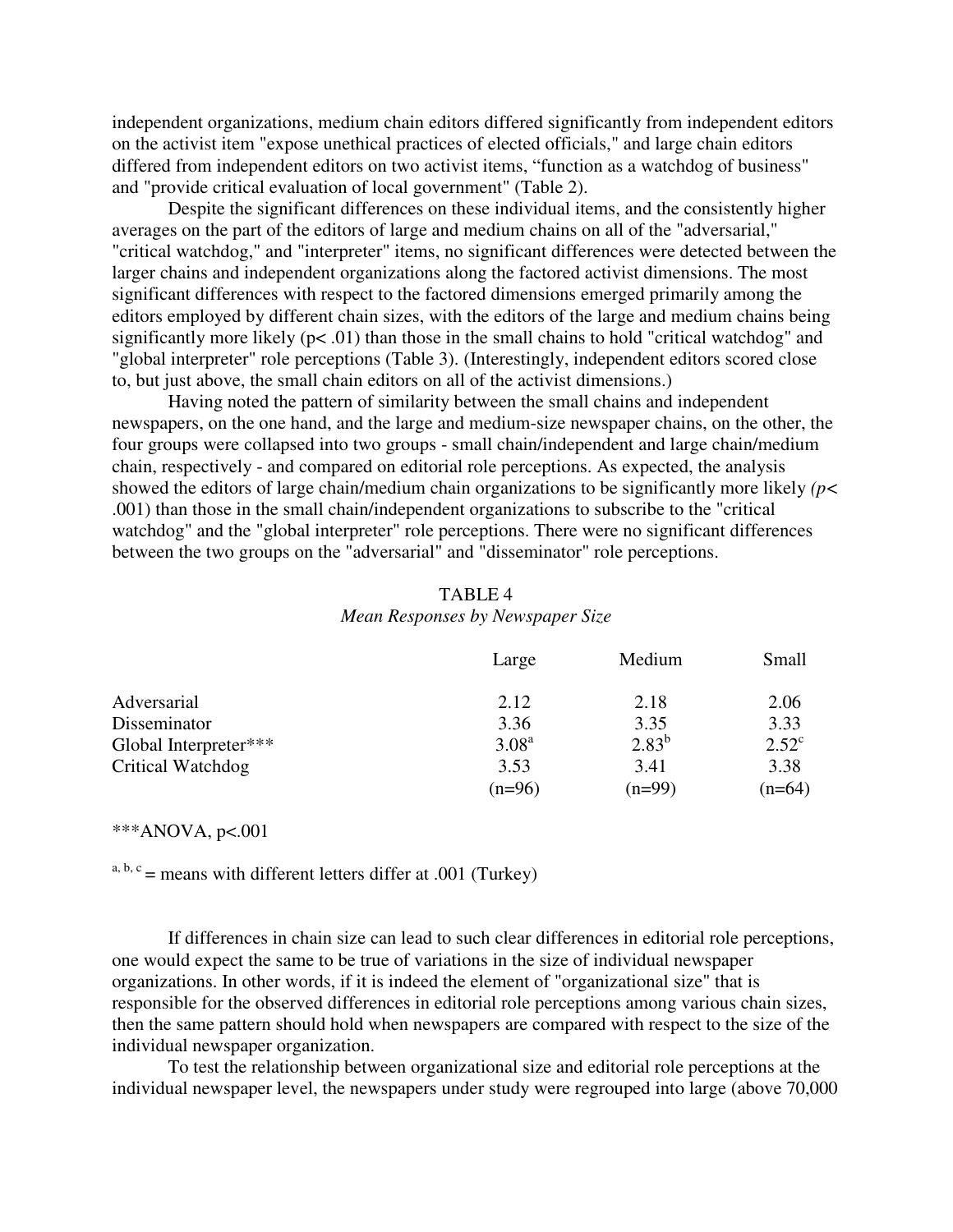circulation), medium (20,001 to 70,000) and small (20,000 and below circulation) newspapers and their editors compared on role perceptions.

The analysis of variance showed the editors of the larger papers to be far more likely ( $p<$ .001) than those in the smaller newspapers to subscribe to "global interpreter" editorial values. The Turkey test showed all possible pairs of newspaper size categories (i.e., small vs. medium, medium vs. large, and small vs. large) to be significantly different on this factor (Table 4). In the case of the "critical watchdog" dimension, however, while the progression of the scores was in the expected direction, the differences were significant only at the p<.10 level. No significant differences existed among the three newspaper sizes for the "adversarial" and "disseminator" categories.

These results appear to strongly confirm the hypothesized association between organizational size and editorial role perceptions, both when newspapers are grouped with respect to the overall size of the chain they belong to, and when they are considered with respect to their own circulation size.

### Controls:

Given the important role played by the element of "size" at the individual newspaper level, the question arises as to whether the observed differences among different chain sizes would hold if the element of newspaper size were held constant. In other words, can we be sure that the observed differences in role perception among the editors employed by large, medium, and small chains are not simply a function of the type of individual newspapers (e.g., mostly small or mostly large) owned by those chain organizations? In order to answer this question, multiple classification analysis was used to compare role perceptions among editors of large, medium, and small chains while controlling for individual newspaper size.

## *Summary of Multiple Classification Analyses: Influence of Chain Size on Role Perceptions with Controls for Newspaper Size*

|                                             | Factor      |              |                       |                      |  |  |
|---------------------------------------------|-------------|--------------|-----------------------|----------------------|--|--|
|                                             | Adversarial | Disseminator | Global<br>Interpreter | Critical<br>Watchdog |  |  |
| Covariate                                   |             |              |                       |                      |  |  |
| Newspaper Size<br>(partial)<br>correlation) | $-.05$      | .10          | $.15*$                | $.21***$             |  |  |
| Chain size<br>Adjusted means                |             |              |                       |                      |  |  |
| Large $(n=67)$                              | 2.30        | 3.39         | 2.97                  | 3.57                 |  |  |
| Medium                                      | 2.17        | 3.30         | 2.95                  | 3.54                 |  |  |
| $(n=50)$                                    |             |              |                       |                      |  |  |
| Small $(n=55)$                              | 2.00        | 3.33         | 2.66                  | 3.27                 |  |  |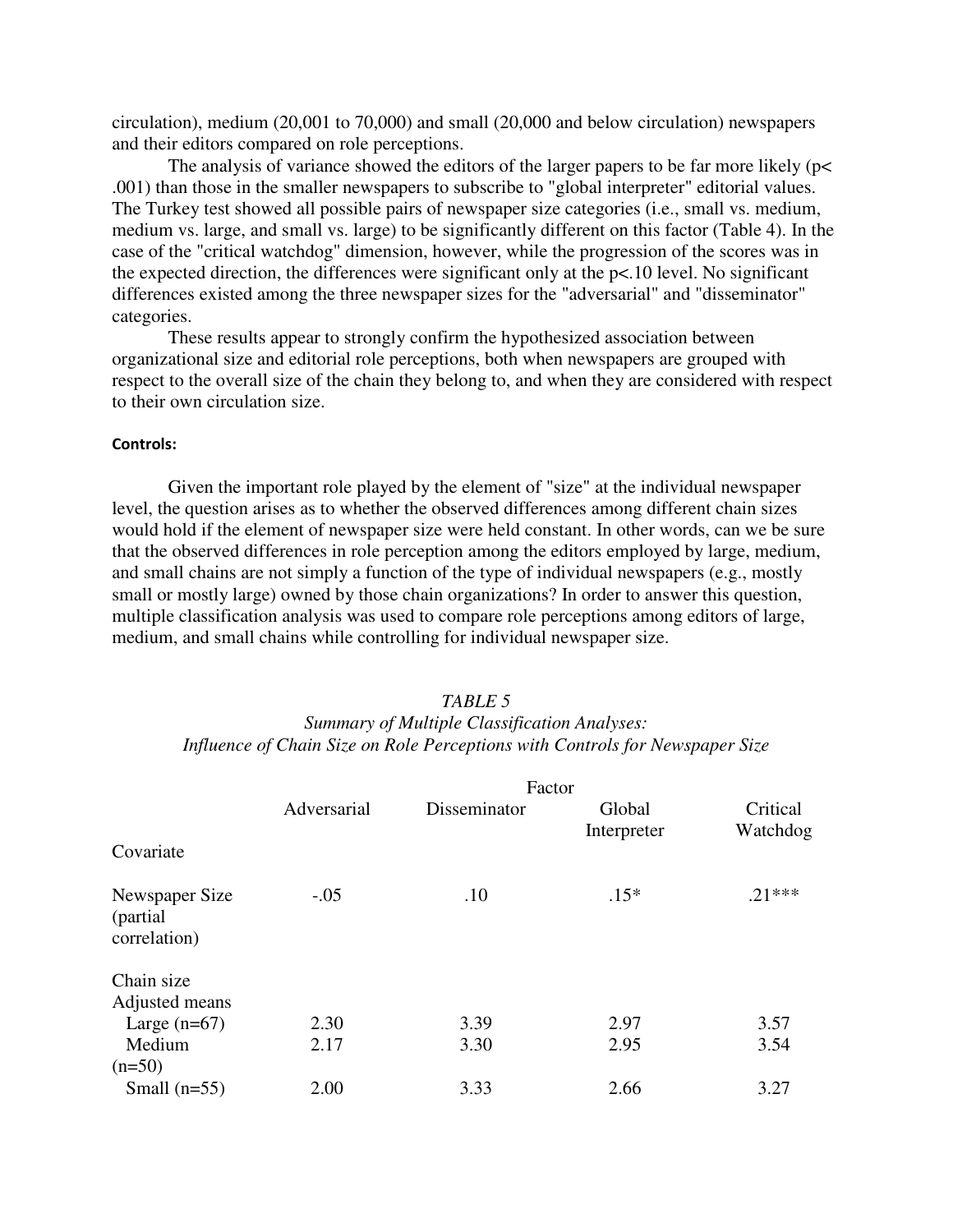| Multiple $R^2$<br>.030<br>.024<br>.119 |  |  |  |  | .152 |
|----------------------------------------|--|--|--|--|------|
|----------------------------------------|--|--|--|--|------|

 $*$  p <.05 \*\*\*  $p < 001$ 

Multiple classification analysis yielded the same results with regard to the hypothesized relationship between chain size and editorial values. Once again, the analysis showed the large and medium chains to be significantly different from the small chains on the "global interpreter" and "critical watchdog" dimensions when newspaper size was held constant (Table 5). Analysis of variance, furthermore, was used to compare large chain/medium chain and small chain/independent newspaper categories, while controlling for newspaper size. As before, the analysis revealed significant differences between the two sets of editors on the "global interpreter" and "critical watchdog" dimensions.

#### Summary and Discussion:

This study sought to examine the impact of chain ownership on editor role perceptions. In addition, it has sought to illuminate the primary structural factor which may be responsible for differences between chain owned and independent newspapers in editorial role perceptions.

Overall, the findings of this study indicate that chain "ownership," in and of itself, may not have a significant effect on editorial role perceptions. The sheer "organizational size" associated with newspaper chains, however, appears to strongly influence how editors perceive their editorial mission. The primacy of organizational size as a major determinant of editorial values is reflected not only in the progressive differences between editors of chains and independent news organizations as the chains increase in size, but also, and most notably, in the marked differences among the editors of chains and newspapers of various sizes.

The findings of this study may thus be considered to point to the importance of including "organizational size" as a major variable in any comparisons between chains and independent organizations on organizational goals, journalistic values, and/or content performance. Given the clear differences in the behavior of chains of various sizes, whether or not significant differences are detected between chains and independent organizations in any given study may depend largely on the modal size of the chains included in the study.

As indicated by the overall pattern of the data in this study, editorial orientations tend to gravitate increasingly toward activist (i.e., "global interpreter" and "critical watchdog") role perceptions as news organizations increase in size and prominence. Clearly, the suggested tendency toward activist editorial values in large newspaper chain organizations can potentially be either reinforced, or inhibited, through hiring practices and editorial policies at the chain headquarters level. Should the large chain organizations choose to reinforce the structural pull toward activist values created by their organizational prominence, a potentially strong impact on the overall character of the news flow is likely to ensue. The precise nature and the level of social desirability of this impact, however, will depend largely on whether the nation's large and prominent newspaper chain organizations choose to harness their structurally determined editorial activism to promote their own ends or to serve the public interest.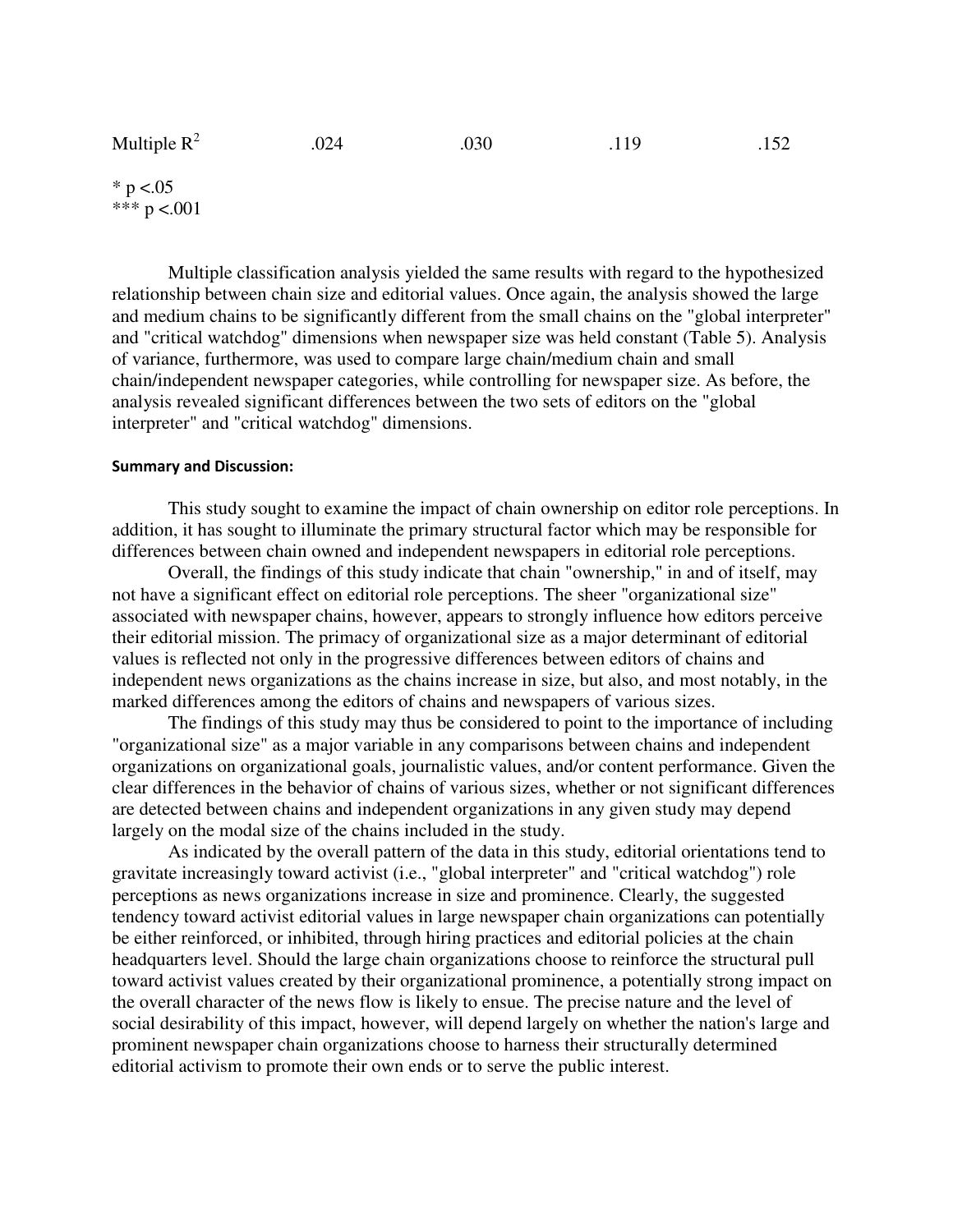#### Footnotes:

l

1 See, for example, David Pearce Demers, "Opinion Polling Practices of Chain and Independent Newspapers," *Journalism Quarterly* 65 (summer 1988): 500-503; John Busterna, Kathleen Hansen, and Jean Ward, "Competition, Ownership, Newsroom, and Library Resources in Large Newspapers," *Journalism Quarterly* 68 (winter 1991): 729-739. A number of other studies have addressed the impact of chain ownership on various aspects of newspaper content - from homogeneity of political endorsements to the overall topical emphasis in the news coverage. See, for example, Ronald Hicks and James Featherstone, "Duplication of Newspaper Content in Contrasting Ownership Situations," *Journalism Quarterly* 55 (autumn 1978): 549-553; Cecile Gaziano, "Chain Newspaper Homogeneity and Presidential Endorsements, 1972-1988," *Journalism Quarterly* 66 (winter 1989): 836-845; Daniel Wackman, Donald Gillmor, Cecile Gaziano, and Everette Dennis, "Chain Newspaper Autonomy as Reflected in Presidential Campaign Endorsements," *Journalism Quarterly* 52 (autumn 1975): 411-420; Theodore Glasser, David Allen, and Elizabeth Blanks, "The Influence of Chain Ownership on News Play: A Case Study," *Journalism Quarterly* 66 (autumn 1989): 607-614; and Ronald Wagenberg and Walter Suderland, "The Influence of Chain Ownership on Editorial Comment in Canada," *Journalism Quarterly* 52 (spring 1975): 93-98.

2 John Johnstone, Edward Slawski, and William Bowman, *The News People: A Sociological Portrait of American Journalists and Their Work* (Urbana: University of Illinois Press, 1976).

3 Johnstone, Slawski, and Bowman, *The News People* 

<sup>4</sup> Lee Becker, Idowu Sobowal, and Robin Cobbey, "Reporters and Their Professional and Organizational Commitment," *Journalism Quarterly* 56 (winter 1979): 753-763, 770.

<sup>5</sup> Clarice Olien, George Donohue, and Philip Tichenor, "The Community Editor's Power and the Reporting of Conflict," *Journalism Quarterly* 45 (summer 1968): 243-252.

6 Olien, Donohue, and Tichenor, "The Community Editor's Power," 243-252.

7 Stephen Lacy and James Bernstein, "Daily Newspaper's Relationship to Publication Cycle and Newspaper Size," *Newspaper Research Journal 9* (spring 1988): 49-58. A general tendency by chain newspaper organizations toward an active editorial posture was further confirmed in another study by Lacy that found group-owned newspapers allocated more space to editorials and op ed material than their independent counterparts. See Lacy, "Effects of Group Ownership on Daily Newspaper Content," *Journal of Media Economics* 4 (spring 1991): 35-47.

<sup>8</sup> Mitchell Shapiro and Lemuel Schofield, "How Proximity, Circulation and Geographical Distribution Influenced Coverage of Miami's Overtown Disturbance," *Newspaper Research Journal 7* (summer 1986): 55-6

9 George Gladney, "Newspaper Excellence: How Editors of Small and Large Papers Judge Quality," *Newspaper Research Journal* 11 (spring 1990): 59- 71.

<sup>10</sup> Roya Akhavan-Majid, Anita Rife, and Sheila Gopinath, "Chain Ownership and Editorial Independence: A Case Study of Gannett Newspapers," *Journalism Quarterly* 68 (spring/summer 1991): 59-66.

<sup>11</sup> Julie L. Andsager, "Examining the Relationship Between Media and Personal Expressive Rights: The Effect of the Need for Cognition," (Ph.D. diss., University of Tennessee, Knoxville, 1993).

<sup>12</sup> Gladney, "How Editors of Small and Large Papers Judge Quality," 61.

<sup>13</sup> For a detailed discussion, see David Pearce Demers, "Structural Pluralism, Intermedia Competition, and the Growth of the Corporate Newspaper in the United States," *Journalism Monographs* 145 (June 1994). Also see George Donohue, Clarice Olien, and Philip Tichenor, "Reporting Conflict by Pluralism, Newspaper Type and Ownership," *Journalism Quarterly* 65 (autumn 1985): 489-499.

<sup>14</sup> David Weaver and Cleveland Wilhoit, *The American Journalist: A Portrait of U.S. News People and Their Work*  (Bloomington: University of Indiana Press, 1986).

<sup>15</sup> The two "disseminator" items, "avoid stories with unverified content" and "develop intellectual/cultural tastes," were not included in this study.

<sup>16</sup> After accounting for the nondelivered mail due to newspaper closures and "no forwarding address," the size of the original sample was reduced to 464.

<sup>17</sup> In order to draw the sample, three sampling frames of small  $(20,000$  and below circulation), medium  $(20,001$  to 70,000 circulation), and large (70,001 plus circulation) daily newspapers were developed. Reflecting the pattern in the *Editor and Publisher Yearbook,* the papers were listed in the alphabetical order of the states in which they were located. A systematic